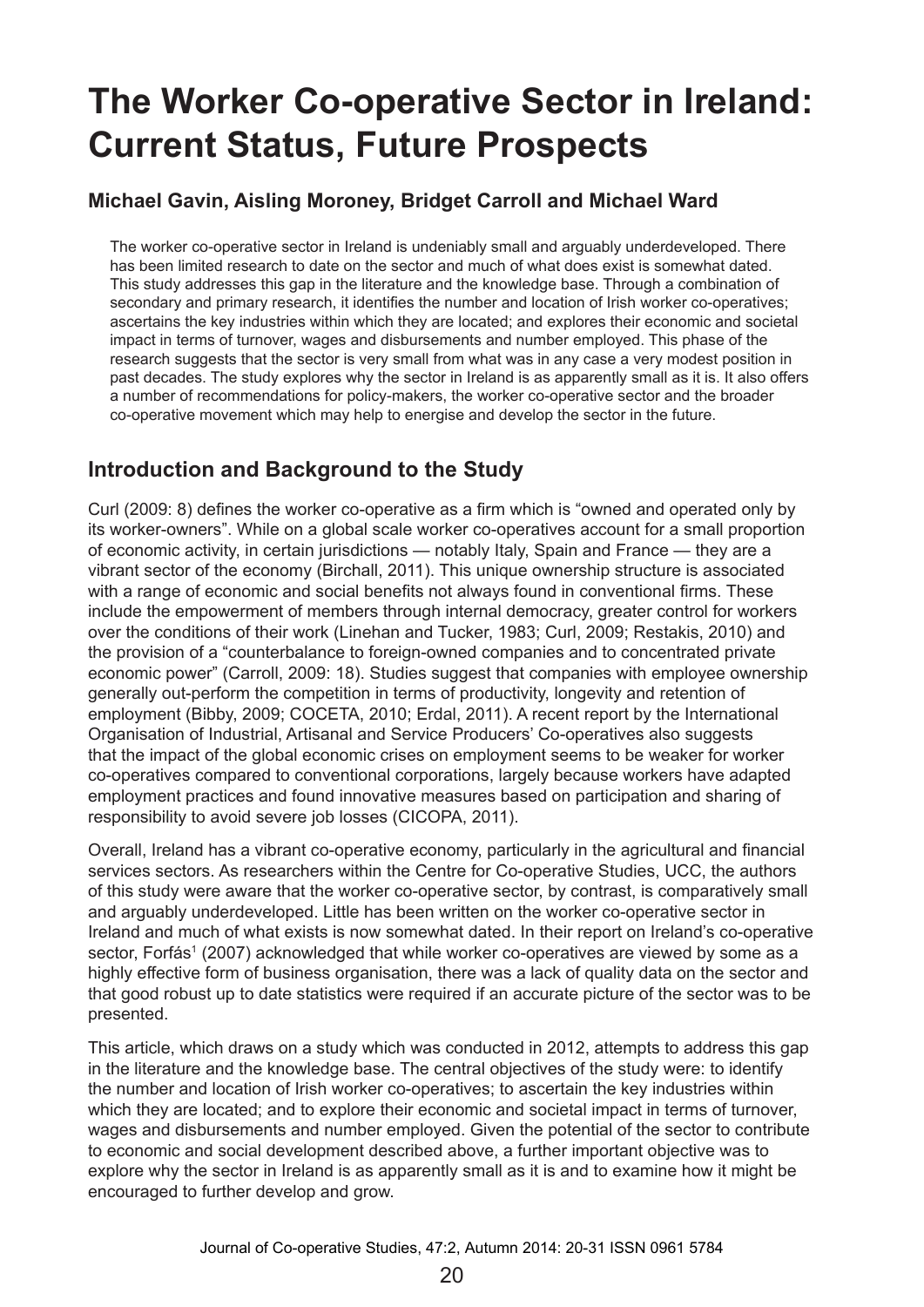# **Conceptual Framework**

The literature on co-operative development indicates that a complex mix of factors create an environment conducive to the development of worker co-operatives. The work of Attwood and Baviskar which was developed in India in the 1980s, suggests that co-operatives tend to flourish when there is a sympathetic government, and a cultural and legal environment that supports co-operative development (Attwood & Bhaviskar, 1988). The success of the co-operative movement in the Italian region of Emilia Romagna is illustrative of this. Regional elections in 1976 saw a change in the power map of Italy and the installation of a leftist administration in the Emilia Romagna region. One of its first tasks was to create a mechanism through which the regional economy as a whole could be understood, its strengths and weaknesses diagnosed and a programme of development established. This process coupled with continuous political, legal and cultural reform has resulted in the co-operative movement building a powerful, autonomous co-operative economy alongside an advanced capitalist economy. According to Restakis (2010: 77), the process "provides a blueprint for how governments can play a catalytic role in analyzing, mediating and mobilising strategic interests in the building of a regional small-firm economy". On the other hand, Shah's 1996 study of Indian agricultural co-operatives undertaken in the early 1990's (cited in Birchall, 2011) would suggest that a strong co-operative movement can itself mould the policy and development environment. He concluded that where co-operatives were successful and helped shape their own environment, governments were not strong enough to take them over or interfere in their running. The Mondragón co-operative system in Spain, which became self-sustaining through the development of its own supporting systems (such as the Caja Laboral, a university, training institutes and numerous research and development companies) in an otherwise repressive environment, is also illustrative of this phenomenon. The existence of a strong co-operative sector may also create a supportive environment for the development of other co-operatives; as Roelants (cited in Corcoran and Wilson, 2010: 33) puts it, strength breeds strength. He suggests that a key factor in the success of the Italian worker co-operative sector is the support from the other co-operative sectors for worker and social co-operatives (Roelants, cited in Corcoran and Wilson, 2010: 10). In Italy, each co-operative is obliged to place 3% of their profits into a fund that is used to create new or help existing co-operatives; such co-operative development funds have been instrumental in the rapid growth of the worker co-operative sector. The modern-day workers' co-operatives in Emilia Romagna in Italy have been described as forming "a dense network of complementary business relationships that are mutually supportive" (Birchall, 2011; 174).

# **Factors in Successful Co-operative Development**

Key to the development of many co-operatives, including worker co-operatives, has been the presence of co-operative leaders. Birchall (2011) argues that leaders have emerged who do not seem to mind incurring the costs of organising. In some cases, they are relatively wealthy and can sustain the cost involved in promoting the co-operative, but most tend to be also motivated by political, religious or humanitarian convictions that seem to override notions of the 'rational actor' acting in pursuit of their own self-interest. Birchall (2011) also argues that people are more collectivistic in their attitudes than "rational actor" theory would suggest. Birchall and Simmon's 'mutual incentives theory' predicts that when people are involved in organisations which represent their interests "they will be motivated by shared values, shared goals and a sense of community, as well as by more personal incentives" (Birchall, 2011: 28).

The substantial literature on social capital is also of interest in exploring the kind of social and cultural environment conducive to co-operation. Putnam (2000) suggests that high levels of social capital allow citizens to resolve collective problems more easily, greases the wheels that allow communities to advance smoothly, builds trust and connectivity, cuts transaction costs, and facilitates networking and co-operation for mutual benefit. Birchall (2011) argues that one of the key factors in co-operative development is the presence of social capital; the higher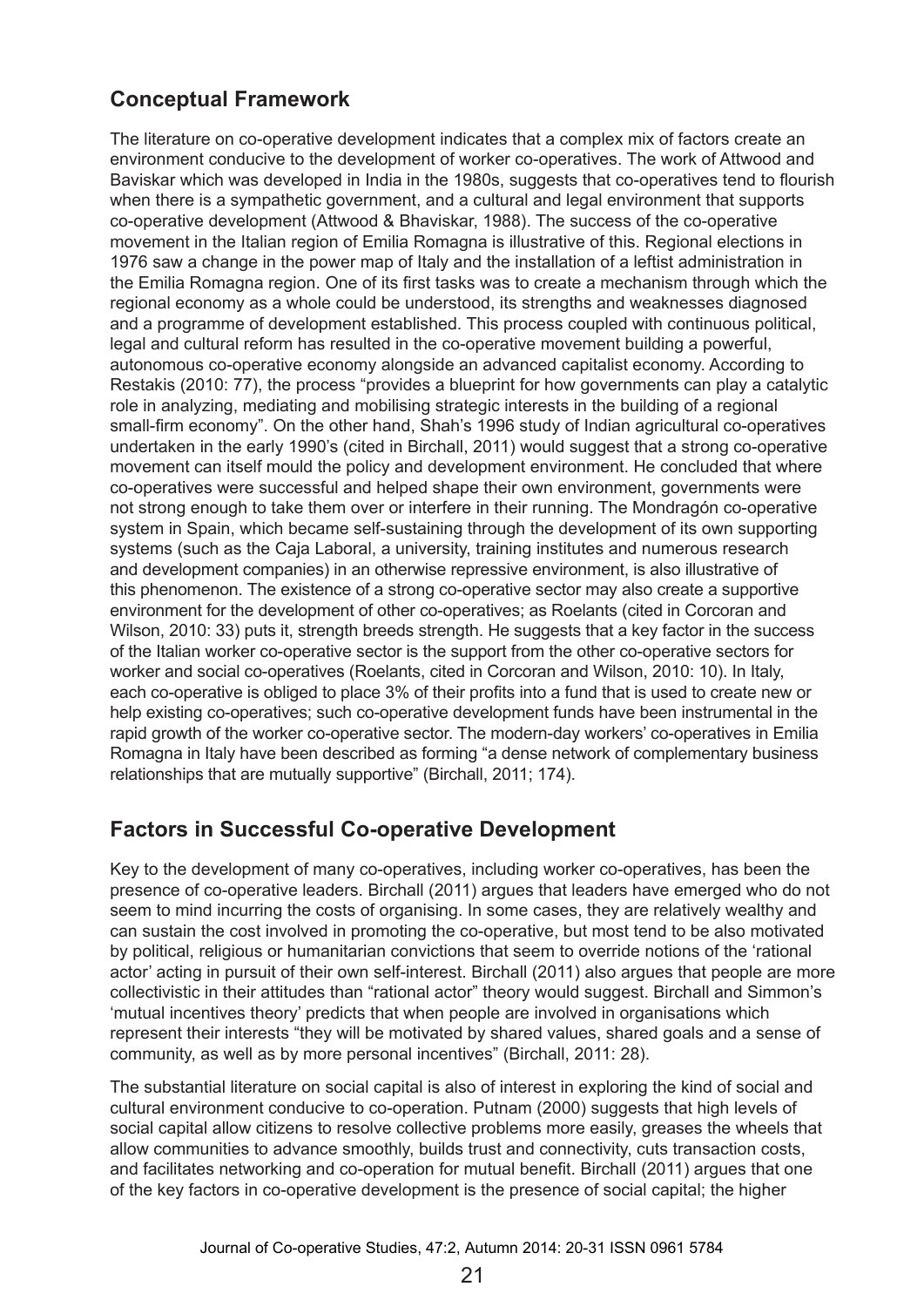the social capital the more likely it is that co-operative development will take place. Putnam's (1994) study identified Northern Italy as having a particularly large 'store' of social capital, combined with a strong civil society and a strong economy. As Restakis (2010: 73) notes, the co-operatives of Emilia Romagna have indeed succeeded in building a powerful autonomous co-operative economy alongside an advanced capitalist economy.

A range of studies (Ferragina, 2012; Van Hout et al, 2012) suggest that Ireland has high levels of social capital and a longstanding history of volunteer action. The development and significant success of organisations such as the Gaelic Athletic Association (GAA) and the credit union movement support this contention. However, it has also been noted that while Ireland has the highest levels of informal social networks in Europe, it ranks only 8th and 9th respectively for formal social networks and social trust (Ferragina, 2012). Might this at least partly explain the apparent lack of interest in forms of co-operation which are perhaps more demanding of the membership?

# **Barriers to Development**

It is clear that with the exception of a few notable regions such as Mondragón in Spain and Emilia Romagna in Italy, the worker co-operative form has made relatively slow progress compared to some other types of co-operative. Ireland is certainly not alone in having a healthy co-operative sector overall but with few worker co-operatives. Birchall (2011: 173) suggests that many employee-owned firms such as workers' co-operatives have "no particular organisational comparative advantages over the IOB (investor owned business) type". He also argues that "there are some knotty problems concerning the ownership and control of worker co-operatives that have inhibited their development" (Birchall, 2011: 174). The question of who owns the equity and the effect it has on the motivation of members, the (in) ability to raise capital and the likelihood of the co-operative being de-mutualised are further inhibiting factors. The success stories have also been accompanied by some notable failures which have perhaps given pause for thought. Birchall (2011: 174) cites the case of the worker self-management system in Yugoslavia in the 1970s which "turned out to be mostly a sham, permeated by party political influences and bolstered by a state banking system that eventually collapsed under the strain". He also notes the case of the movement for worker takeover of bankrupt businesses in Western Europe in the 1970s; "the problems with such takeovers are that they inherit a weak business proposition and need a profound cultural adjustment on the part of the workers, and so there is a high failure rate" (Birchall, 2011: 174). However, as Erdal (2011: 25) notes "when they [worker co-operatives] are well led, and when they have well-designed governance systems, employee owned companies do wonderfully well, and their employee-owners lead more productive and more satisfying lives than is possible in any other system".

As noted previously, Ireland has a vibrant co-operative economy, particularly in the agricultural and financial services sectors. In the agricultural and food sector, co-operatives and their associated companies account for total sales of €11bn and have some 150,000 members and employ 12,000 people. The credit union movement has over 2.9m members in Ireland with savings of close to €12bn, with over 9,000 volunteers and 3,500 employees. However, the concept of worker co-operatives appears to remain unfamiliar and according to Carroll (2009: 35), "the lack of familiarity with successful models means few people consider the option". Forfás (2007) identified a number of issues which impede the development of co‑operatives in Ireland. These include: the lack of understanding of the co-operative form; the lack of data available on co-operatives; the need for a level playing pitch vis-à-vis other forms of enterprise; the administrative burdens faced by co-operatives; the need to develop managerial skills and entrepreneurship within the sector; and the need to recognise the value of the social contribution that co-operatives make.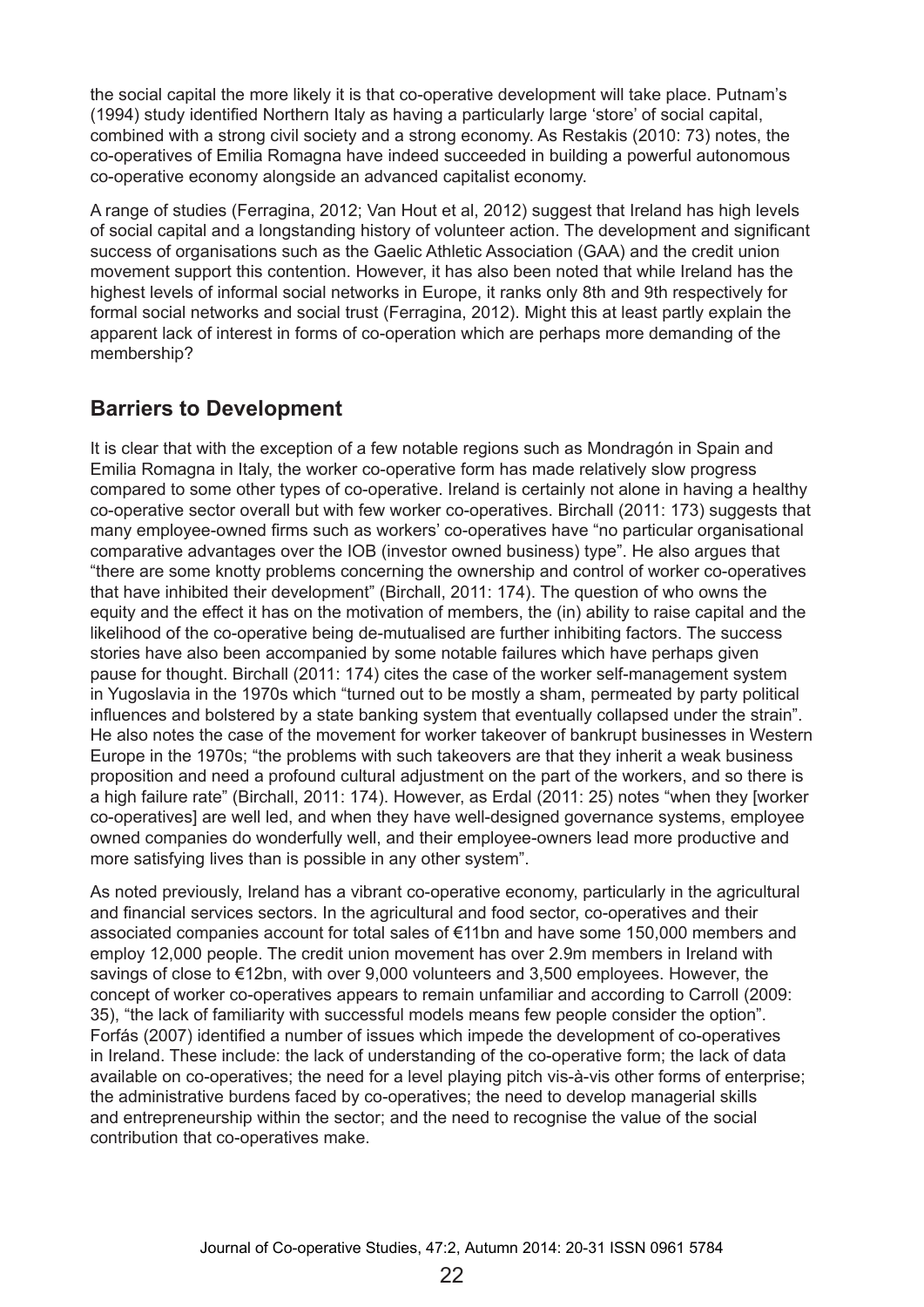# **Methodology**

Some difficulties were experienced in compiling a list of worker co-operatives and then in turn ascertaining location, industry, etc. The Industrial and Provident Societies Acts 1893-2005 (IPSA), contains no definition of a co-operative and at the time of the study the records of the Registrar of Friendly Societies did not include worker co-operatives as a distinct category. Hence, when it comes to finding out the official number of worker co-operatives in the country or in a specific industry, no definitive register exists. Therefore information had to be compiled from a range of sources, including the Registrar of Friendly Societies (RFS), the Companies Registration Office (CRO) and the knowledge of key informants on the sector.

The first step in compiling data on the sector was to return to the last list of worker co-operatives produced by the Co-operative Development Unit (CDU)<sup>2</sup> in 1998. Comprehensive figures for worker co-operatives in Ireland have not been available since the closure of the CDU in 2002. Of the 82 co-operatives in existence in 1998, 56 were set up with the help of the CDU between 1994 and 1998 (Hughes, 2000). As these enterprises were registered as limited companies, annual returns must be submitted to the CRO within nine months of the end of their financial year. Subsequently an examination of the online records of the CRO for each individual company provided details of the status of the 56 CDU assisted co-operatives in relation to their ongoing trading or not. In relation to the remaining 26 worker co-operatives in existence in 1998, a presumption was made that if they were not registered as limited companies with the CRO, they were registered with the RFS. A review of the latest version of the "Registrar of Friendly Societies" Annual Report" (2010) identified those co-operatives that continued to trade.Since the year 2000, a number of worker co-operatives have been set up with the help of the Workers' Co-operative Fund of the Irish League of Credit Unions (ILCU) and a list detailing names of recipients and the year the grants were issued was provided; this information was cross checked against RFS and CRO sources to confirm if these enterprises continued to trade. An advertisement was also placed on "Activelink" (a weekly e-letter which is the premier online network for non-profit organisations) seeking the co-operation of worker co-operatives previously unidentified.

While the above exercise identified a list of potential worker co-operatives, the status of each enterprise was confirmed via a telephone survey. After 'cold calling' and explaining the scope and expected benefits of the research the enterprises were asked to confirm their status. This opportunity was also used to confirm the number of members and employees in each co-operative and establish their willingness to participate in further interviews if necessary. Once the primary research had identified a list of worker co-operatives, the process of quantifying their economic impact could begin. The direct impact of this activity for the co-operatives in this study was measured relatively simply by examining: the revenue generated by selling output, income paid to owners and workers (wages, benefits and dividends), and the number of jobs (Deller et al, 2009). This information was compiled from a variety of sources depending on how the worker co-operative was registered.

The final objectives of the research — to ascertain why the sector is the size it is and to examine how it might be further developed — required a more qualitative approach. Semistructured interviews were conducted with representatives of three worker co-operatives who fulfilled key criteria, such as having a majority of employees as members, being financially stable and being in business for at least two years. Interviews lasted between one to two hours and were recorded. Analysis of this data comprised of the identification of recurring themes and trends which chimed with the research objectives.

## **Results**

#### **Number of worker co-operatives in Ireland**

The review revealed that of the eighty-two worker co-operatives in existence in 1998, forty-six were either dissolved, in the case of CRO registered businesses, or no longer registered as

Journal of Co-operative Studies, 47:2, Autumn 2014: 20-31 ISSN 0961 5784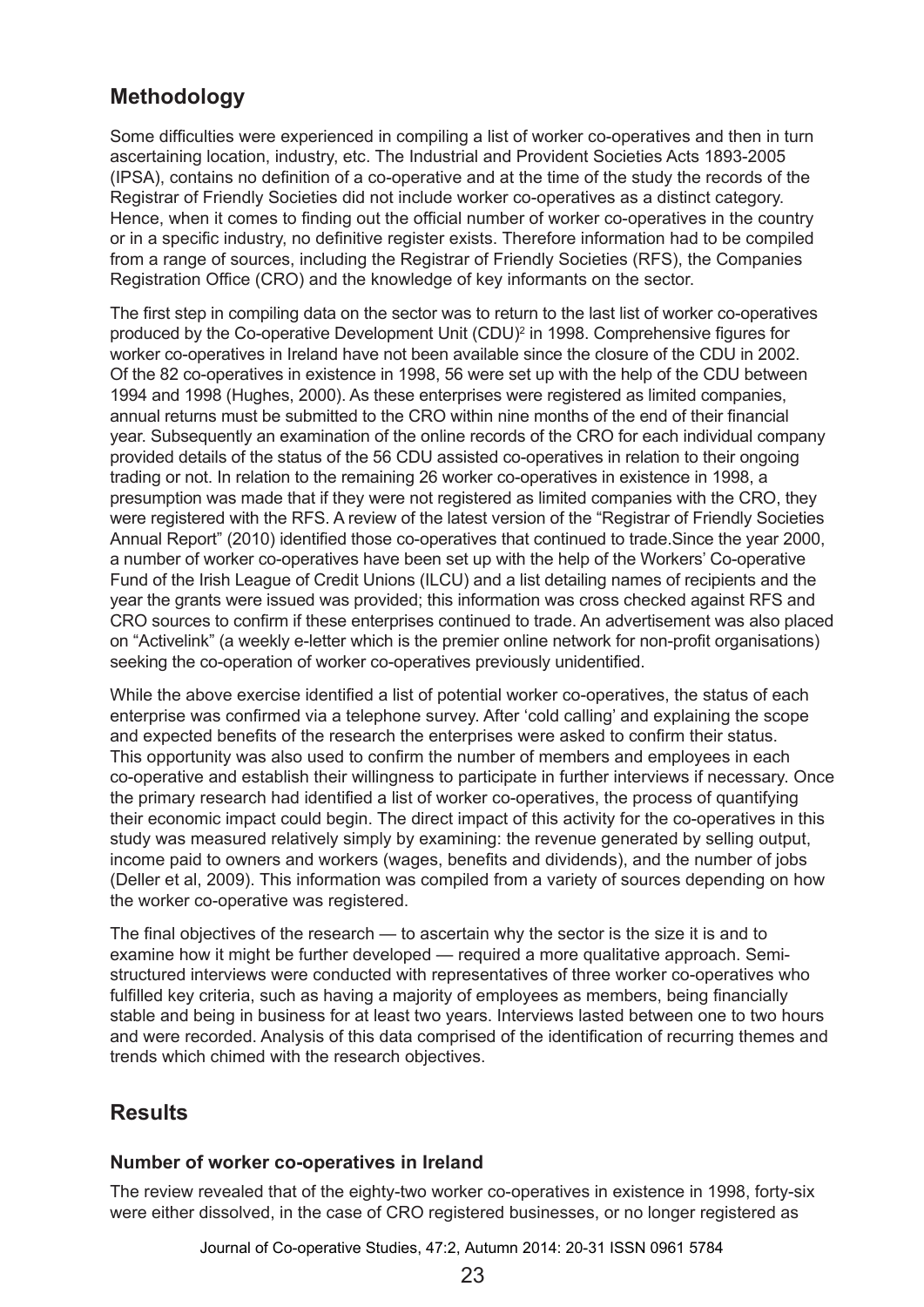co-operatives with the RFS. Of the remaining thirty-six enterprises, eight saw themselves as worker co-operatives, although of this eight, five did not comply with some of the core principles one would expect to find in a worker co-operative, ie minimum membership of three, with a majority of employees as members. For the purpose of this study all eight co-operatives were included in the findings. Of the remainder, twenty three had been privatised, four could not be identified by their trading name or address, and the status of the remaining one enterprise, while still trading, was not determined.

Since the year 2000, a number of worker co-operatives have been set up with the help of a grant from the Workers' Co-operative Fund of the Irish League of Credit Unions. A review of records shows that 26 enterprises were in receipt of this grant. Again CRO and RFS records were scrutinised to determine the current status of the co-operatives that availed of the fund and three had ceased to trade. A telephone survey revealed that at least seven of the recipients were worker co-operatives: five classified themselves as community enterprises, seven had been privatised and the status of the remaining four could not be confirmed. While the RFS annual report does not give a breakdown of specific types of co-operatives there are a number of broad headings under which co-operatives register. A review of the 2010 report was undertaken and a number of possible worker co-operatives were identified, primarily based on their name and section under which they registered. A telephone survey of these co-operatives was undertaken and a further four worker co-operatives were identified.

In summary, a total of nineteen worker co-operatives were identified in this study. However, due to the issues highlighted above in identifying worker co-operatives, this may not represent the full picture.

#### **The economic impact of the Irish worker co-operative sector**

The direct impact of the economic activity for the co-operatives identified in this study was measured by examining the business turnover, income paid to owners and workers (wages, benefits and dividends), and the number of jobs (Deller et al, 2009)<sup>3</sup>.

Of the nineteen worker co-operatives under review, turnover information was obtained for 15 co-operatives. Turnover figures included sales from the co-operatives primary activity, grants received and other income. The latest filed set of accounts for each co-operative was used and Table 1 details the findings. Figures from 1994 showed worker co-operatives having an average turnover of under €126,000 (Carroll, 2005). Today, this has risen to €526,232 although it should be noted that the combined turnover of the three highest ranked co-operatives amount to €5,673,848.

| <b>Year End</b> | Number of co-operatives   Turnover $(\epsilon)$ |           |
|-----------------|-------------------------------------------------|-----------|
| 2008            |                                                 | 588,049   |
| 2009            | 10                                              | 5,002,649 |
| 2010            |                                                 | 2,302793  |
| Total           | 15                                              | 7,893,491 |

#### **Table 1: Worker Co-operative Turnover**

The wages and disbursements as recorded in the annual returns and accounts of the 15 co‑operatives for which information was available do not necessarily reflect the total income of members. Some members of taxi, actors and food processing co-operatives are self-employed and only pay a fee to their respective co-operative which covers overhead expenses such as the running of offices or a radio base. While it may be argued that these co-operatives are producer co-operatives, as they classify themselves as worker co-operatives, they have been included in this study. In addition, the use of voluntary labour was confirmed via the phone survey and interviews in five of the enterprises. Table 2 presents the wages and disbursements figures for the 15 co-operatives for which information was available.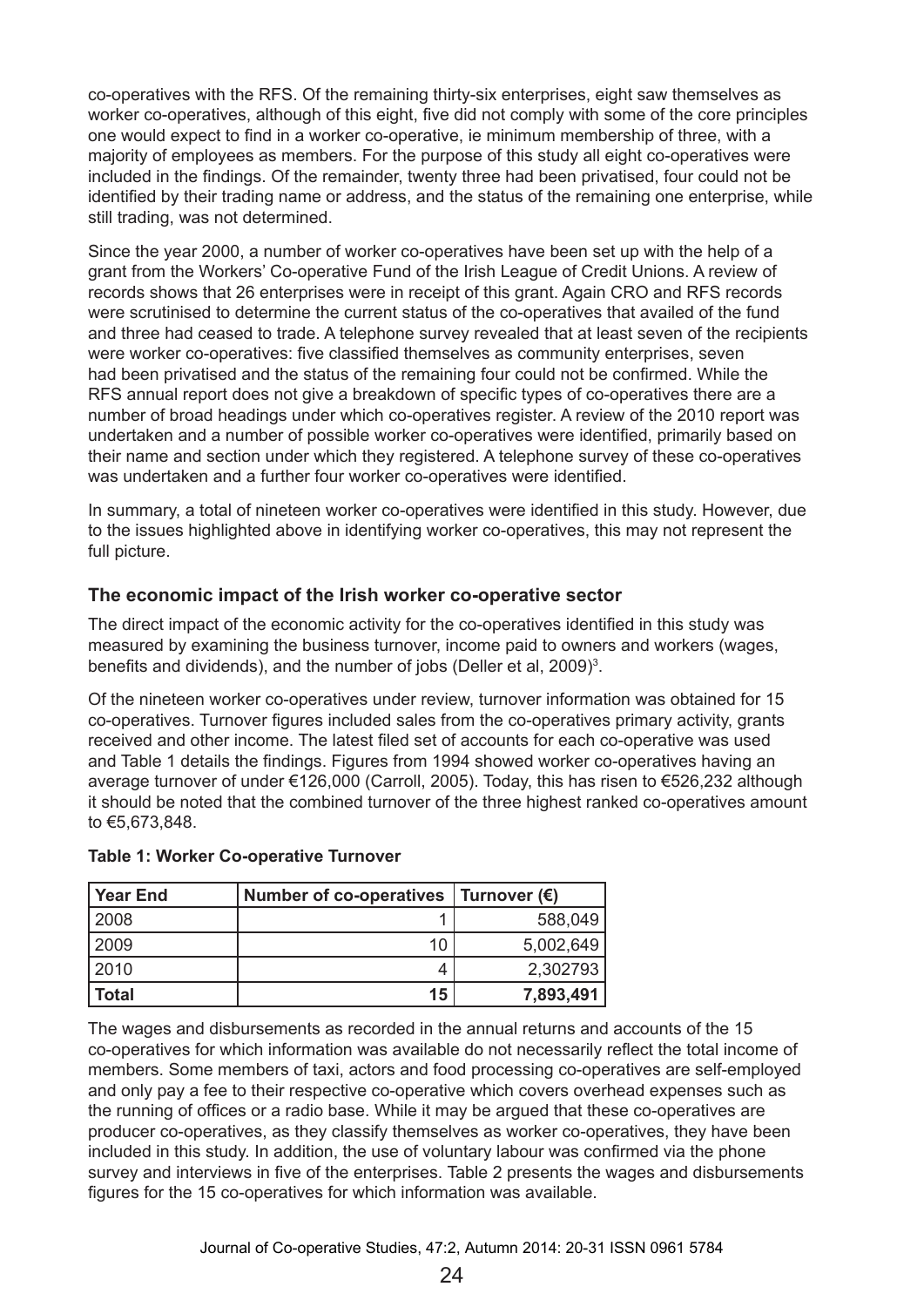| <b>Year End</b> | <b>Number of Co-operatives</b> | Wages $(\epsilon)$ | Dividends $(E)$ |
|-----------------|--------------------------------|--------------------|-----------------|
| 2008            |                                | 308,049            |                 |
| 2009            | 10                             | 2,446,428          |                 |
| 2010            |                                | 588,597            | 2,761           |
| <b>Total</b>    | 15                             | 3,343,074          | 2,761           |

#### **Table 2: Worker Co-operative Wages & Distributions**

The final factor in economic impact to be examined was the numbers employed in the sector. This information is contained in the accounts which accompany the annual returns. However, as these accounts were up to three years old, their accuracy in relation to the number of employees was questionable, not least because of the economic downturn in Ireland from 2008 onwards. When carrying out the phone survey, an attempt was made to verify current employee numbers. In a number of cases, co-operatives were unable or unwilling to confirm the numbers employed. As a result the figure for the numbers employed by worker co-operatives is an estimate. As alluded to above, a number of co-operatives in the taxi, actor and food sector have members who are not employees. Therefore, to present a true picture of the numbers involved in the worker co-operative sector, member numbers are also presented in Table 3. Hughes (2000) reported that there were 591 employees in worker co-operatives in 1998, the numbers now employed in the sector stands at 135. Employee and member numbers were available for 18 of the identified co-operatives.

| <b>Year End</b>   | <b>Number of Co-operatives</b> | <b>Employees</b> | <b>Members</b> |
|-------------------|--------------------------------|------------------|----------------|
| 2008              |                                |                  | 120            |
| 2009              |                                |                  | 198            |
| 2010              |                                | 26               | 82             |
| No accounts filed |                                |                  | 30             |
| <b>Total</b>      | 18                             | 135              | 430            |

**Table 3: Worker Co-operative Employee and Member Numbers**

#### **Industry and geographic dispersal of Irish worker co-operatives**

In addition to identifying worker co-operative involvement in traditional areas such as restaurants, food production, printing, audio visual services and crafts, Carroll (2005) highlighted the growth in professional or knowledge intensive co-operatives such as computer services, computer software, research services and language tuition. Carroll also highlighted the role played by the ILCU in providing grants to various co-operatives including a number of actors' co-operatives: a newspaper, a mediation service and an education services co-operative.

Worker co-operatives are still involved in areas such as whole-food retailing and restaurants, food production, printing, crafts and the acting community. A number of worker co-operatives are also now involved in activities which could be described as promoting sustainable living. The growth in the professional and knowledge sector identified by Carroll (2005) did not sustain itself. Only one "knowledge based" co-operative, Nexus Europe Research (Ireland) Ltd, was identified in this study. The taxi sector has seen the largest growth in the number of worker co-operatives with two in Dublin and one each in Galway and Cork. Table 4 details the numbers of worker co-operatives operating in different sectors of the economy. Co-operatives involved in individual industries are included under "Other".

Table 5 details where the worker co-operatives identified in this study are located.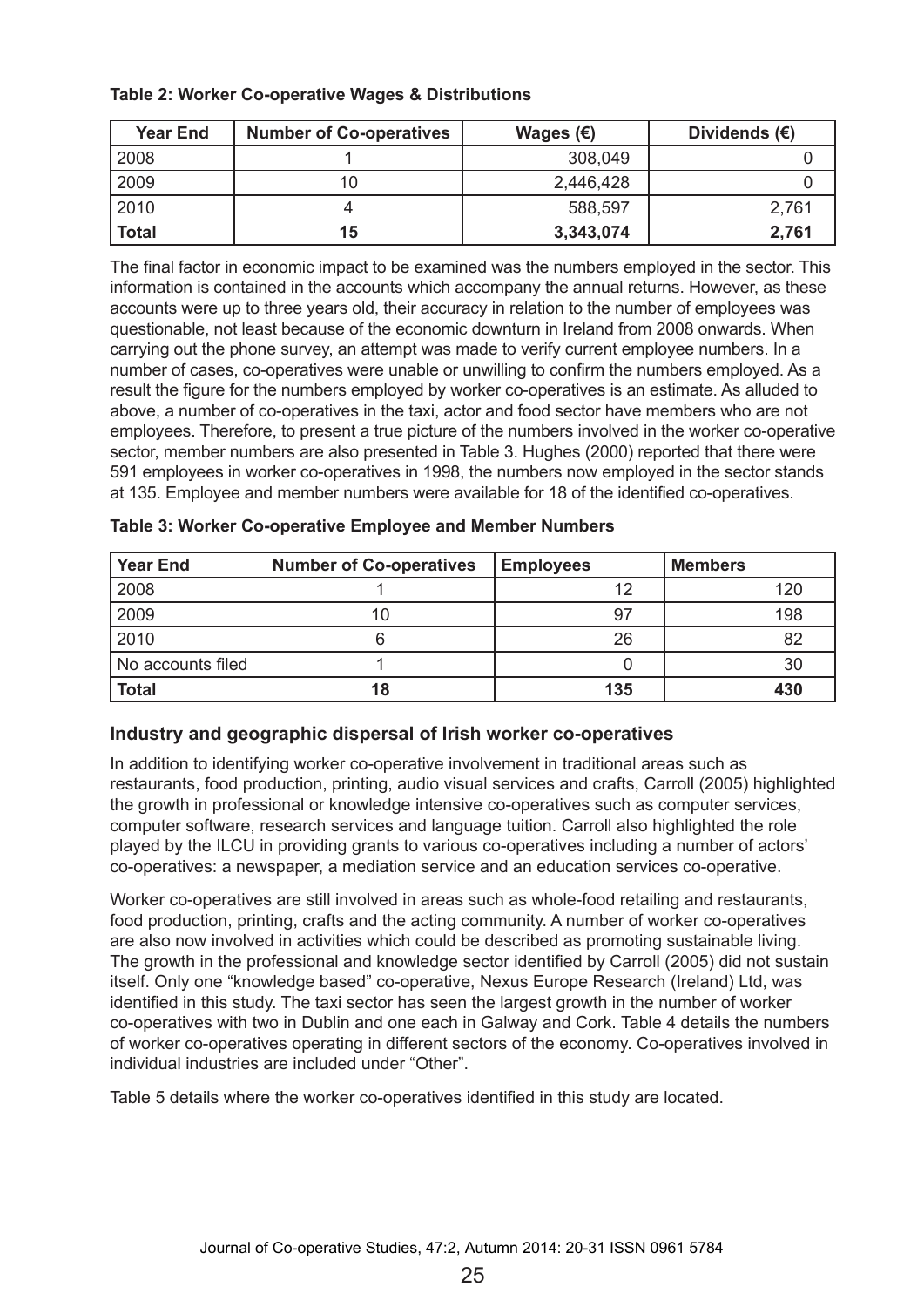#### **Table 4: Worker Co-operatives by Industry**

| <b>Sector</b>           | Number of co-operatives involved |
|-------------------------|----------------------------------|
| Other                   |                                  |
| Taxi service/radio base |                                  |
| Actors agency           |                                  |
| Whole food sector       |                                  |
| Crafts                  |                                  |
| <b>Food Production</b>  |                                  |
| <b>Total</b>            | 19                               |

#### **Table 5: Location of Worker Co-operatives in Ireland**

| <b>Location</b> | <b>Number of Co-operatives</b> |
|-----------------|--------------------------------|
| Dublin          | 9                              |
| Cork            | 3                              |
| Offaly          | າ                              |
| Clare           |                                |
| Galway          |                                |
| Kerry           |                                |
| Westmeath       |                                |
| Kildare         |                                |
| <b>Total</b>    | 19                             |

The above figures indicate that the worker co-operative sector in Ireland is very small and has in fact shrunk considerably since the late 1990s. Of the 82 worker co-operatives identified by the CDU in 1998 only 8 survive; 23 have been privatised and 46 no longer exist. While it is almost impossible to identify precisely the number or worker co-operatives that have registered in the intervening years, this study has only found 11 additional worker co-operatives. In addition the number employed in the sector has fallen substantially, from 591 in 1998 to approximately 135 today.

## **Development of the Worker Co-operative Sector**

As noted in the methodology section, the more qualitative objectives of the research — to ascertain why the sector is the size it is and to examine how it might be further developed — were explored through semi-structured interviews with representatives of three worker co‑operatives who fulfilled a number of key criteria. Each co-operative is described briefly in the box below.

The mix of factors that are likely to contribute to co-operatives flourishing were discussed earlier. This study highlighted a number of areas in which the environment might be said to inhibit the development of co-operatives and which may account for the currently weak state of the worker co-operative sector. In Ireland, there is no legislation specific to worker co-operatives and the Industrial and Provident Societies Act is dated (Carroll, 2013<sup>4</sup>). When operational, the Co-operative Development Unit (CDU), encouraged organisations to register as limited companies and include co-operative principles and rules in their internal company rules. Since the demise of the CDU, organisations wishing to operate as worker co-operatives appear to have registered with the Registrar of Friendly Societies (RFS), and adopted standard co-operative rules. Under current legislation, a co-operative must have a minimum of seven members. While this is currently not an issue for a co-operative such as Castaway Actors Agency, which has thirty plus members, it has proved problematic for the other two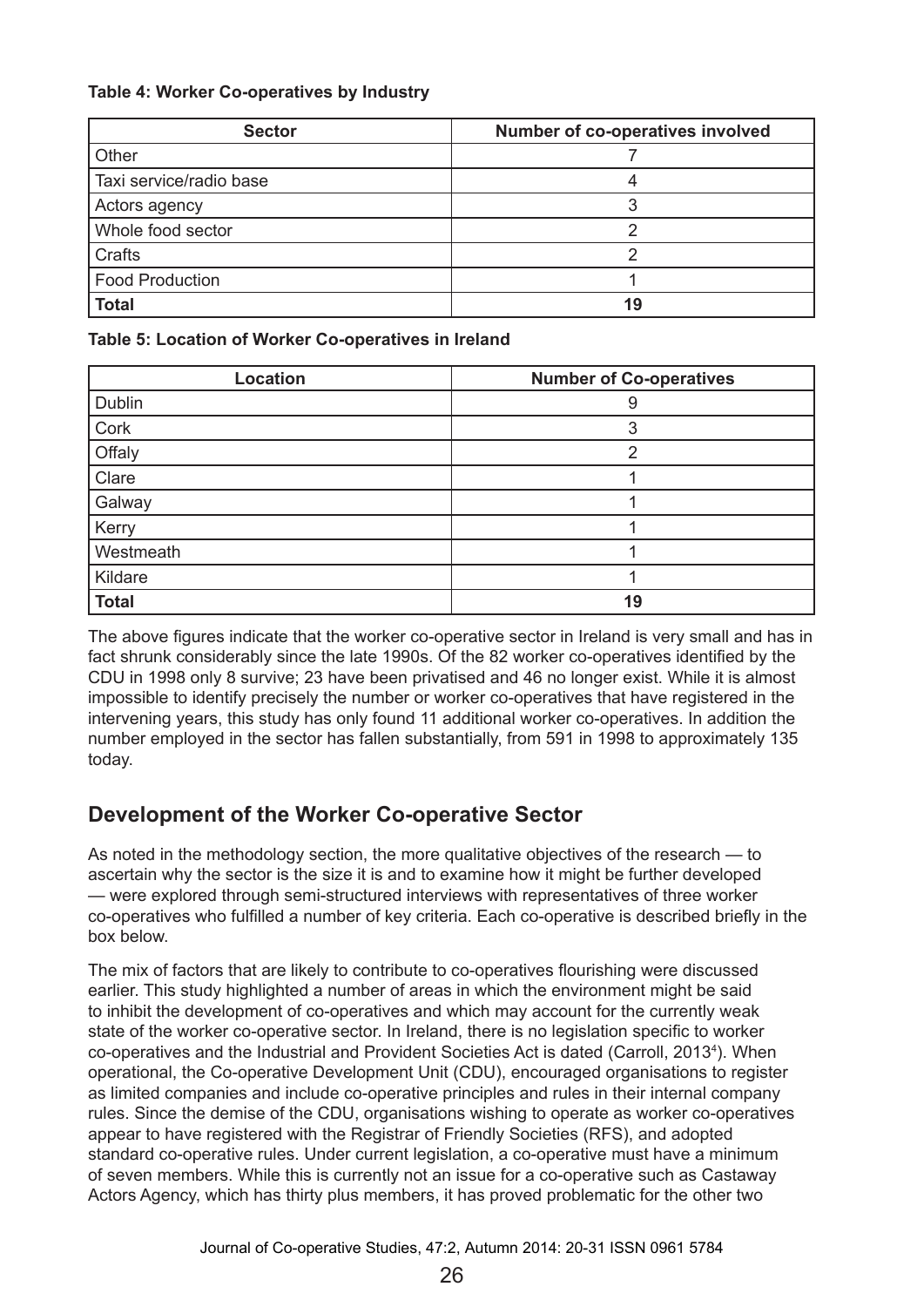organisations involved in this study. In the case of Sustainable Ireland, changes in the operating environment such as the closure of their shop and a curtailment in income sources, have meant the operation could not sustain the original number of members. While the operation will continue in some form, it is believed that the enterprise may not be capable of supporting more than seven members. As a result Sustainable Ireland is exploring other options which may provide a better 'fit' with the new situation in which they find themselves. In the case of the Bridge Street Co-op, the seven member rule was also problematic. All of the interviewees believed that changes in legislation relating to the minimum number of members are needed if the worker co-operative model is to become an attractive option for would-be entrepreneurs.

Founded in 1988, **Castaway Actors Agency Co-operative Society Ltd** (Castaway) is a notfor-profit organisation aimed at increasing the influence of individual actors over the professional management of their careers. It is one of the premier theatrical agencies in Ireland and its 33 members possess over 400 years of collective experience in film, radio, television and theatre. As a worker co-operative, every member plays an integral role in the running of every part of the agency.

The **Sustainable Ireland Co-operative Society Ltd** (Sustainable Ireland) was established in 2000. Its main initiative is "Cultivate", which aims to equip people to respond to the twin issues of energy vulnerability and climate change by providing access to the knowledge and tools that cultivate sustainable lifestyles and resilient communities. In addition to providing educational courses and running "Convergence", an annual sustainable living festival, the co-operative also operated a retail outlet selling eco related products in Temple Bar, Dublin for a number of years. In later years, Cultivate has hosted and supported a number of community focused projects such as Community Resilience, The Network Directory, Sustainable Tourism, Education Directory, and the Living and Learning e-Bulletin. Cultivate decided on the worker co-operative model as it was seen as the most democratic, participatory and inclusive company structure which also offered a solution to the live/work gap allowing for seamless integration of life values and the working day. The changed economic environment, resulting in less public funding, has prompted the thirteen existing members of the co-operative to initiate a process which will explore the viability of the worker co-operative model going forward.

Established in 2008 with six members, the **Bridge Street Co-op** is the smallest and youngest of the co-operatives included in this study. Located in Kenmare, Co Kerry, it runs a whole food grocery store and at the time of writing, plans to open a café and book shop. The co-operative's aim is to supply nutritious wholesome food at fair prices, while also encouraging local growers and artisan production. The co-operative does not knowingly stock products which contain harmful food additives or genetically modified organisms. The co-operative favours local over national, national over international, organic over conventional and small companies and co-operatives over industrial corporations. They strive to minimise food waste by careful stock control and handling, recycle packaging where possible and strive in every way to reduce their environmental impact.

All co-operatives, irrespective of size, must submit audited annual accounts to the Registrar of Friendly Societies (RFS). Limited companies, with a turnover of less than €7.3 million, a balance sheet of less than €3.65 million and less than 50 employees can claim an audit exemption thus making a substantial cost saving over co-operatives. This issue is both a barrier to choosing this model and problematic for existing co-operatives, especially those who operate in the notfor-profit sector. Over the past number of years there has been increasing interest at European Union level in the "social economy" or "third sector", and more recently in social enterprises. By providing employment and (in many cases) working to creating a more democratic, sustainable and equitable society, worker co-operatives may be classed as social enterprises. In Ireland, with no specific legislation pertaining to worker co-operatives, they are seen in the same light as all co-operatives, and are thus treated as commercial enterprises. The interviewees in this study suggested that this legislation, combined with a lack of familiarity has meant that the social economy sector in Ireland has not pursued the worker co-operative model to the extent that it might otherwise have done. The worker co-operative legislative environment in Ireland is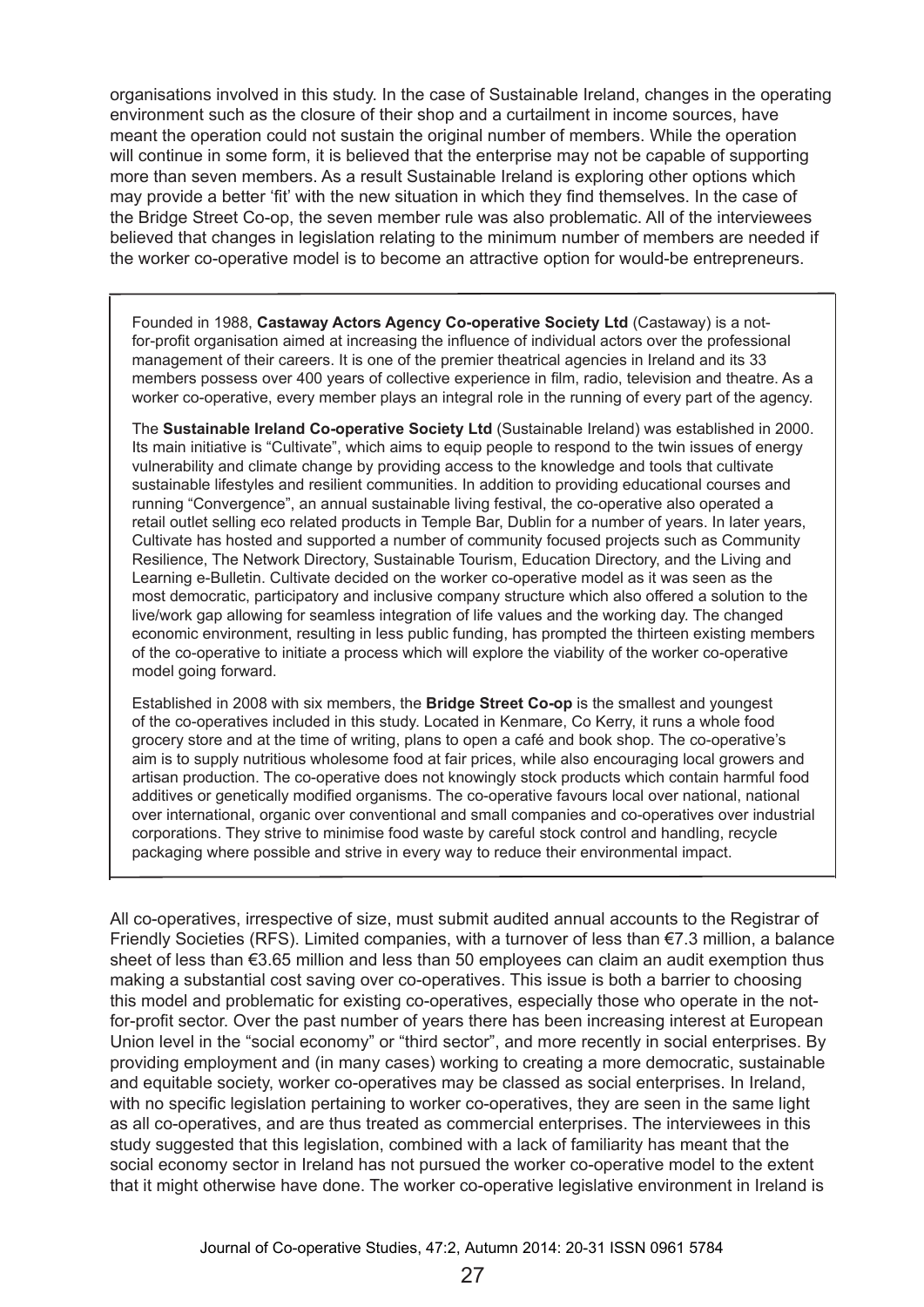in stark contrast to countries such as Italy, Spain and France, where legislators have provided supports, such as subsidies and tax breaks specific to the sector. These have contributed to the development and growth of large and dynamic worker co-operative movements.

A further important factor in the weakness of the sector highlighted in this study is the lack of direct support for worker co-operatives. Since the closure of the CDU in 2002, there has been no statutory provider of support or information specific to worker co-operatives in Ireland. The lack of a representative organisation which could both promote the model and provide information to existing and potential co-operatives has also had a negative impact. Interviewees in this study noted that while people may have an interest in worker co-operatives, the lack of a promotional or support body and the support and information it could provide results in most opting for a different operating structure. They also noted that members of worker co-operatives have to spend a lot of their own time and energy researching and formulating structures which ensure good governance and longevity. This is a burden not experienced by other organisational forms such as limited companies in Ireland and worker co-operatives in certain other jurisdictions. A high proportion of the worker co-operatives that set up with the help of the CDU, privatised after it closed in 2002. It is generally believed that the lack of knowledge among professionals, coupled with the closure of the CDU, contributed to many of these privatisations as there was no support for a sector which was in its infancy. It was also noted that "success breeds success", and without a promoting body, successful worker co-operatives can slip out of the public consciousness.

It might be assumed that in a country with 1,063 co-operatives (RFS, 2010) and approximately 270,000 members, coupled with a further 2.98 million credit union members, that knowledge and understanding of co-operatives would be high among the general population. However, all interviewees in this study argued that this was not the case. They have found that identifying suitable members is often an issue and that they have to spend time and resources educating potential and existing members in the basic workings of co-operatives, a process which can be hampered by the lack of suitable support structures and materials. Interviewees also argued that while the provision of training and education is one of the principles by which co-operatives put their values into practice, Irish co-operatives and credit unions have not been always been as effective as they could be in delivering the co-operative message. They also noted that co-operatives are rarely studied in Irish education institutions or by professional bodies such as those of accountants or solicitors. Therefore, when seeking advice on a business, people are seldom advised on the options offered by the co-operative model. It was also suggested by the interviewees that the success of co-operatives in the farming sector has created the impression that co-operatives only operate in this sector. In Italy, Spain and France one finds significant federations which support, guide direct and help educate worker co-operatives and their members thus contributing to knowledgeable members and the development of the sector in these countries.

We noted earlier Birchall's (2011) contention that the higher the levels of social capital in a society, the more likely it is that co-operative development will take place. We also noted that Ireland is generally thought to have high levels of (some types of) social capital. However, practical barriers to harnessing the social capital which exists have been experienced by the participants in this study. In the original business model devised for the Bridge Street Co-op, it was envisaged that voluntary labour would be utilised, thus lowering overheads and passing the savings on to customers via cheaper food. Interest in the volunteer programme was initially high especially among social welfare recipients who, in addition to training, would receive a discount on food was offered. However, as the co-operative is not a registered charity, the former Department for Social and Family Affairs argued that participants on the programme were not available for work on the days or part days spent in the shop and proceeded to suspend welfare payments. As a result the scheme only continued in a limited manner as many of the participants who were claiming social welfare had to drop out. Such a scenario illustrates the fact that, while the level of social capital in Ireland may be high, the regulatory environment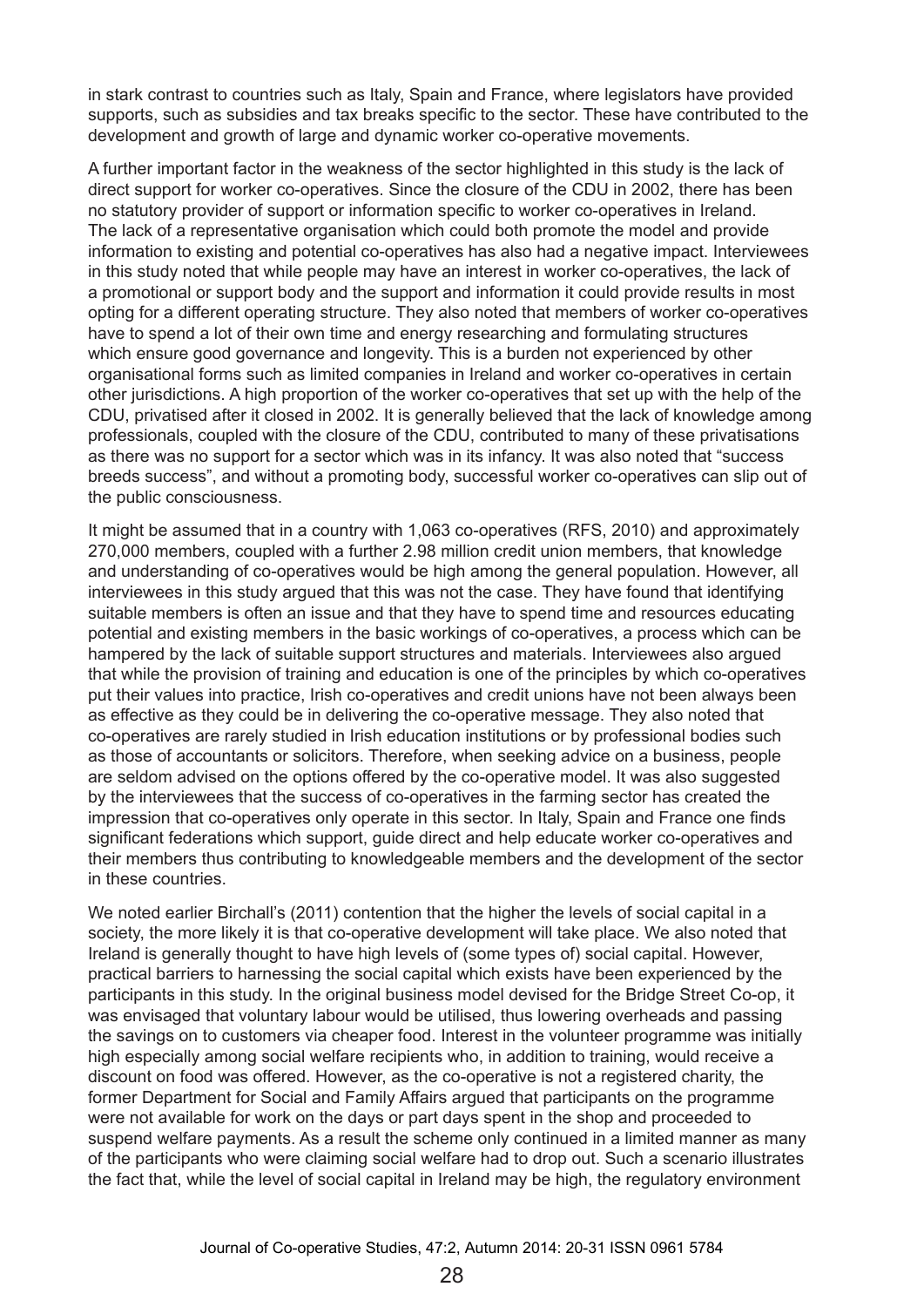can prevent organisations taking advantage of available resources. Overall then, it is apparent that the worker co-operatives in this study do not view the environment in Ireland as particularly conducive to the development of worker co-operatives at this time.

Notwithstanding the above, the experience of the worker co-operatives included in this study would also lend some support to Shah's notion that co-operatives can shape their own destiny, irrespective of the environment in which they operate. The success of Castaway — as an organisation in and of itself and as a worker co-operative — has led to the model being replicated by others who were in similar circumstances and wanted to gain similar advantages for themselves. A similar phenomenon appears to be developing in the taxi sector where a number of worker co-operatives have commenced trading in recent years. A viable business model has been developed, and others, seeing the success of existing operations, have been encouraged to replicate and modify it as necessary elsewhere. This would concur with Birchall's (2011) "evolutionary theory of co-operation" which contends that forms of co-operation which work will survive and be replicated, while others, irrespective of the conducive environment, will fail.

The importance of both strong co-operative leadership and co-operation for mutual benefit are both highlighted in this study. This is perhaps especially necessary in the context of limited external support. The leaders of Sustainable Ireland and the Bridge Street Co-op have contributed both time and financial resources in the effort to promote their co-operatives, motivated in their cases also by a desire to promote sustainable lifestyles and resilient communities. All three of the worker co-operatives included in the study see themselves as operating in the not for profit sector and in each instance members, to different degrees, contribute voluntary labour, or what is often referred to as 'sweat equity'. All of the interviewees believed that their organisations possess values and goals which mattered to members and as a result members identify with and cared about their co-operative. They also believe that the members give the co-operatives a competitive advantage over conventional corporations.

# **Conclusions and Recommendations**

This study finds that the worker co-operative sector in Ireland is weak and would appear to have contracted considerably since last official figures were produced by the Co-operative Development Unit in 1998. However due to the limited scale of this study and the nature of the difficulties encountered in verifying numbers further studies are required to ascertain a full picture of the sector. The lack of legislation specific to worker co-operatives, the uneven playing field (especially compared to limited companies), and the lack of targeted government and other support were identified as barriers to the sector's future development.

However, some 'green shoots' are also apparent. Since the fieldwork for this study was carried out, a Worker Co-operative Network has been established (June 2012). This network comprises representatives from a number of workers co-operatives and other interested parties from throughout the island of Ireland. The cross-border initiative broadly aims to improve networking and learning opportunities among worker co-operatives and to contribute to developing a greater understanding of the sector's benefits and opportunities. In time, this fledgling organisation may fulfil some of the needs for promotion, networking, support, and information highlighted in this study. Already, the network has made a submission to the Joint Oireachtas (Parliament) Committee on Jobs Enterprise & Innovation, detailing the case for a level playing field for competitive, innovative & profitable worker co-operatives.

This study has highlighted a number of actions which the Irish government and the co-operative movement could undertake to energise and support the Irish worker co-operative sector. There have been some recent reforms in relation to co-operative legislation<sup>5</sup>. Although the worker co-operative sector is currently very small, future legislative and regulatory actions could aim to provide greater clarity and direction with regard to important areas such as the mandatory indivisible reserve which might be suitable for some but not all worker co-operative initiatives.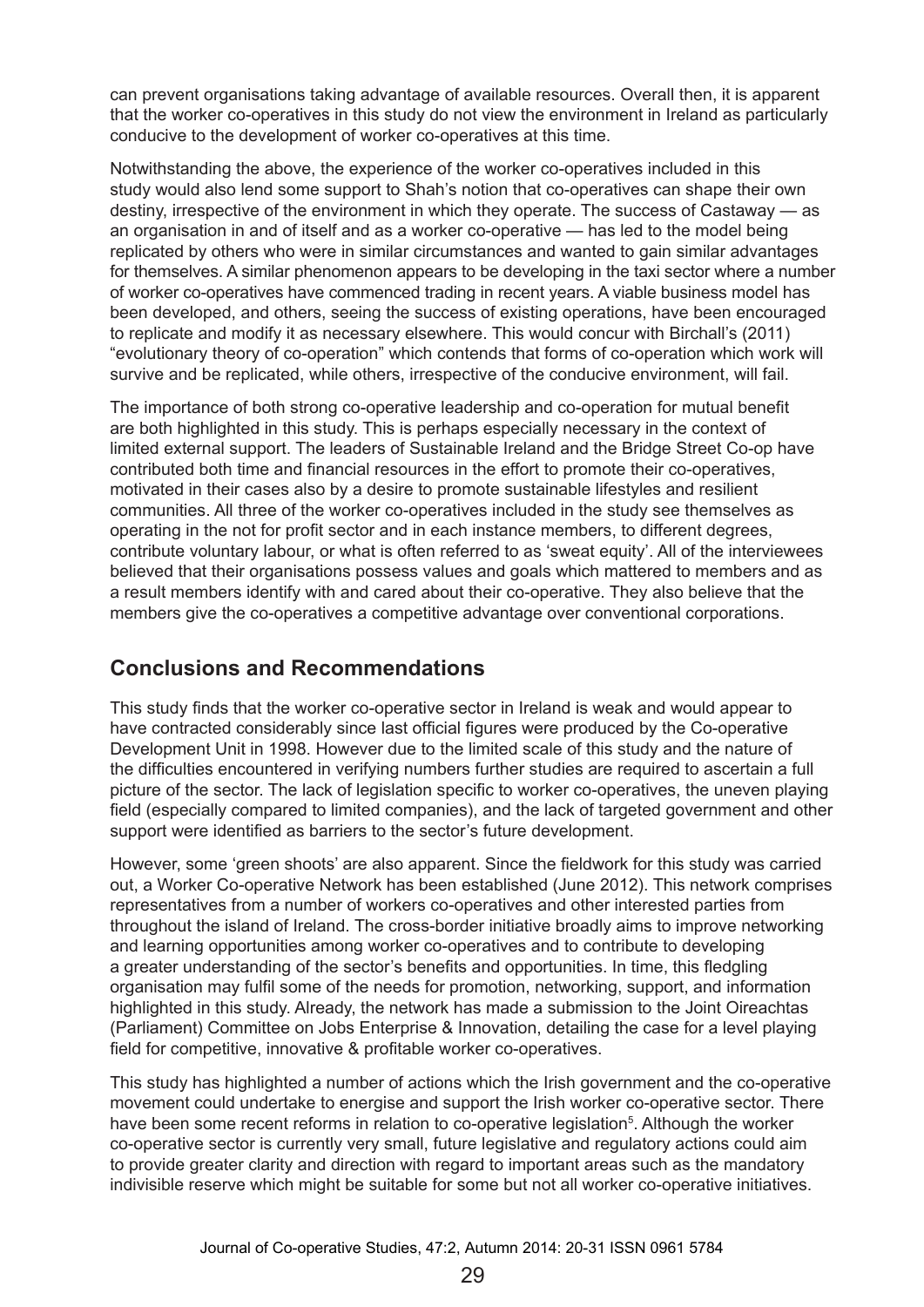A sector led development initiative with a remit to actively support and promote worker co-operative development, including worker co-operative development would help progress the sector. Co-operative Development Scotland (CDS) provides an interesting model. It was established in 2005/06 in recognition of the need for a distinct development agency for the sector and with the purpose of assisting in the formation and growth of sustainable co-operative businesses throughout Scotland. Reflecting the importance of integrating specialist and mainstream business support for co-operatives, CDS was set up as a wholly-owned subsidiary of Scottish Enterprise with its own Advisory Board and executive. In Ireland, the obvious equivalent 'parent' agency is Enterprise Ireland<sup>6</sup>. However, given the focus of Enterprise Ireland on export-oriented businesses, the newly constituted Local Enterprise Offices throughout the country might be a more suitable vehicle for such a development. A more realistic option may be for the movement to take the opportunity that arises from the moving of the remit of Forfás to the Department of Jobs, Enterprise and Innovation as well as Enterprise Ireland and the Industrial Development Authority (IDA) and to attempt to influence those entities in favour of worker co-operatives.

Regions such as Emilia Romagna also provide important learning for the Irish government and regional and local development authorities on the further potential of the co-operative sector to contribute to strong, indigenous regional economic and social development — and on how the sector might be supported further to do so. At least some of the facets of this enabling environment, such as greater incorporation of co-operative knowledge into mainstream education or funding of co-operative enterprise development, lie within the remit of government/ statutory agencies.

As noted above, one of the main needs of the sector has been for a support body specific to its needs. The recent formation of the Workers Co-operative Network is a positive step towards the development of a stronger sectoral identity and presence. Organisations such as the Canadian Worker Co-operative Federation, the US Federation of Worker Co-operatives and Co-operatives UK demonstrate how the internet can be used to provide an effective and relatively low-cost means of sharing information, exchanging ideas and promoting the sector. In relation to the latter, social media provides another important tool for the promotion of worker co-operatives and for the success stories of the sector to be told and shared in an engaging way for contemporary audiences. Given the current size of the sector, it is perhaps particularly incumbent on existing worker co-operatives to promote the sector and the idea (and ideals) of worker co-operatives, while also promoting their own businesses.

Equally however, organisations such as ICOS, the ILCU and NABCo (the representative body for housing co-operatives) could continue to use their established scale and influence to lobby politicians and the government to ensure an environment in which all forms of co-operatives can grow and prosper. Their recent support of a very well attended seminar on the role of co-operative and community owned renewable energy supply is an example of useful support. Such bodies also have a significant ongoing role to play in explaining and promoting the 'co‑operative advantage' to the wider public and highlighting the contributions that co-operatives have made and continue to make to Irish life.

## **The Authors**

Michael Gavin is a founding director of Bridge Street Co-operative and CEO of Kenmare Credit Union; Aisling Moroney is a researcher in the Centre for Co-operative Studies and Department of Food Business and Development, University College Cork (UCC); Bridget Carroll is a researcher in the Centre for Co-operative Studies and a lecturer in the Department of Food Business and Development, UCC; Professor Michael Ward is Director of the Centre for Co-operative Studies and Head of the Department of Food Business and Development, UCC.